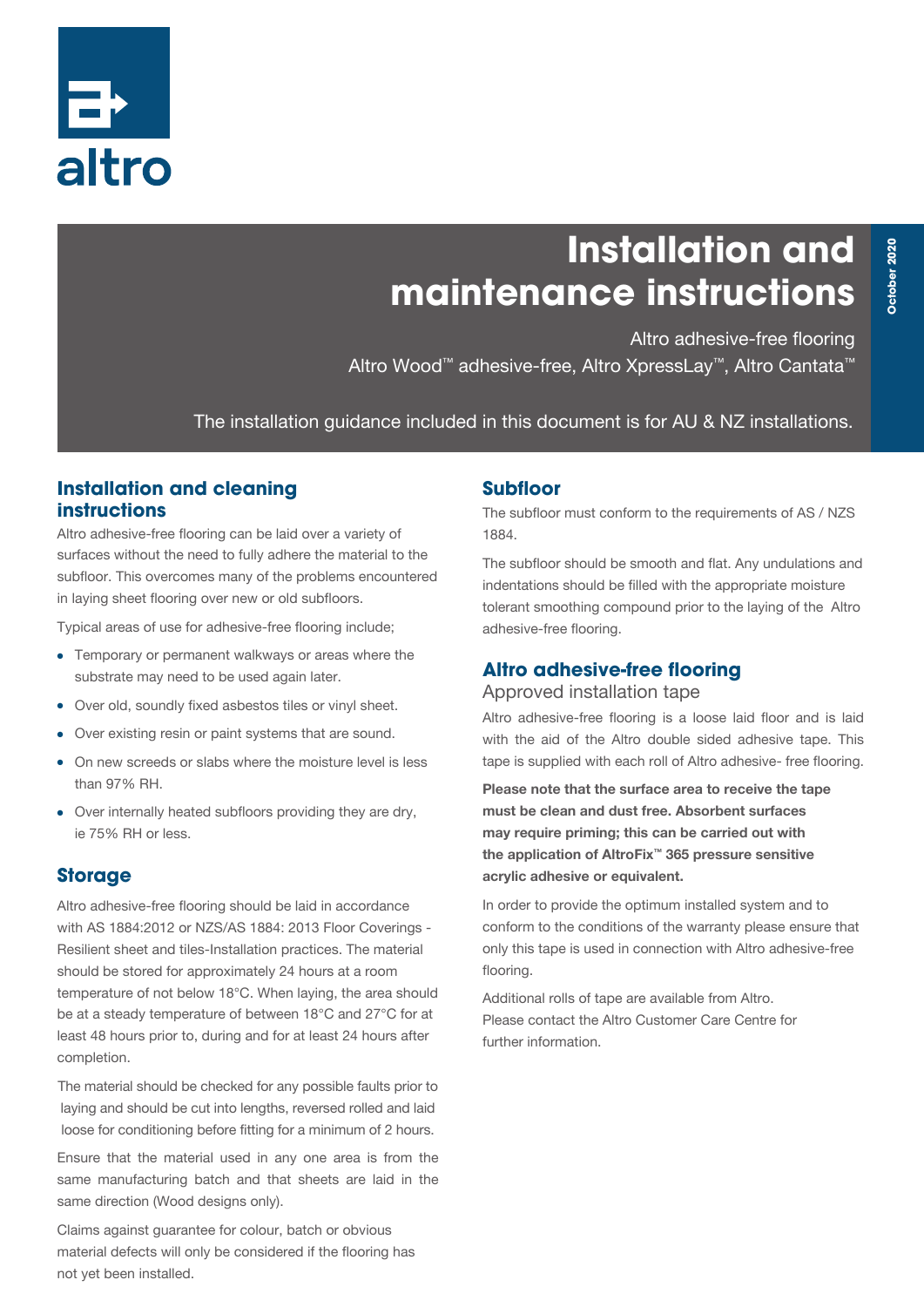## **Laying**

In areas that are subject to moisture spillage, the complete installation must be sealed i.e.: the use of conventional clamping or welding type drain gulleys and access covers, sealing of pipes, toilet pans, door frames etc. and the use of appropriate sealing methods between the junction of the Altro flooring and the wall covering or other floor surfaces. Refer to the Altro detail diagram sheet of the appropriate finishes.

Once laid out and conditioned, all joints should be overlapped by approximately 20mm and cut in to form a tight joint.

The product must then be adhered to the subfloor at all joints, and the perimeter if straight laid, using Altro double sided tape.

The tape can also be used on the cove section when self coving the flooring – (for self coving, see Altro safety flooring installation guidance). It is also recommended that at any point where the flooring finishes at drain channels, access covers, door entrances etc, the material should be adhered to the subfloor using the Altro double sided tape.

Once fully installed, all joints and mitres within the installation should be hot welded with the matching colour Altro Weldrod™, as detailed in the Altro safety flooring installation guidance sheet.

All flat laid areas of Altro adhesive free floor covering must be sealed around perimeters and exposed edges with AltroMastic 100. This also applies to door frames and around fixtures and fittings.

Altro flooring is not recommended for use in the following areas;

- On ground floor timber bases that are not adequately ventilated.
- On woodblock ground floors.
- On magnesite.
- On subfloors which contain an effective damp proof membrane but exceed a relative humidity reading of above 97% RH.
- On internally heated subfloors which exceed 75% RH.

The uses given in this datasheet are examples only. If in doubt, please contact Altro Technical Services for further information.

## **Protection**

Altro flooring should be covered and protected from all other trades with a suitable non-staining protective covering.

Please ensure that the wheels of any rolling loads are in good condition and are freewheeling.

## **Cleaning and maintenance**

#### **Basics**

The contractor must provide the customer with cleaning and maintenance instructions. You can download these from www.asf.com.au Correct cleaning and maintenance have a decisive influence on the service life and preservation of the value of the installed flooring.

#### Preventive measures

Soiling can be greatly reduced by providing suitably dimensioned "walk-off areas" with appropriate doormats at the entrances to buildings. These should have a length of at least 4–6 strides.

Please note: A distinction should always be made between adhesive and non-adhesive dirt. Non-adhesive dirt should be removed using a dry method of cleaning. Loose dust, for example, can be removed simply by brushing or using a vacuum cleaner with a hard floor brush.

#### 1. Final cleaning after installation

The final cleaning after installation is intended to remove all dirt introduced during the construction phase. Red pads and JuliPads can be used with single-disc machines.

Please note: Initial treatment is not necessary.

Altro surface finishes are 100 % systems whose polymers are interlinked with the wear layer below them. This thick layer permanently protects the flooring. Provided proper ongoing maintenance and proper use are ensured, treatment is not necessary.

The exception to this is pretreatment in hairdressing salons, car dealerships, etc., where the flooring must be sealed with a suitable polyurethane sealant or some other coating. In the case of hairdressing salons, this prevents hair from damaging the surface and increases the flooring's resistance to substances that could stain or bleach the flooring material. The application guidelines of the sealant manufacturer must be complied with.

#### 2. Routine cleaning

Routine cleaning should be conducted with a detergent that contains no care product ingredients and which dries on the surface without leaving any residue. Alternatively, routine cleaning can be carried out using another certified cleaning agent in accordance with the guidelines as given by the cleaning agent's manufacturer. These products should not contain any substances that form a film. Switching to a different detergent can have negative repercussions for the cleaning effect. We recommend aligning the cleaning cycle to the accumulation of dirt. The standard technique recommended is two-stage wiping, in which dirt and dust are removed without residue or streaks.